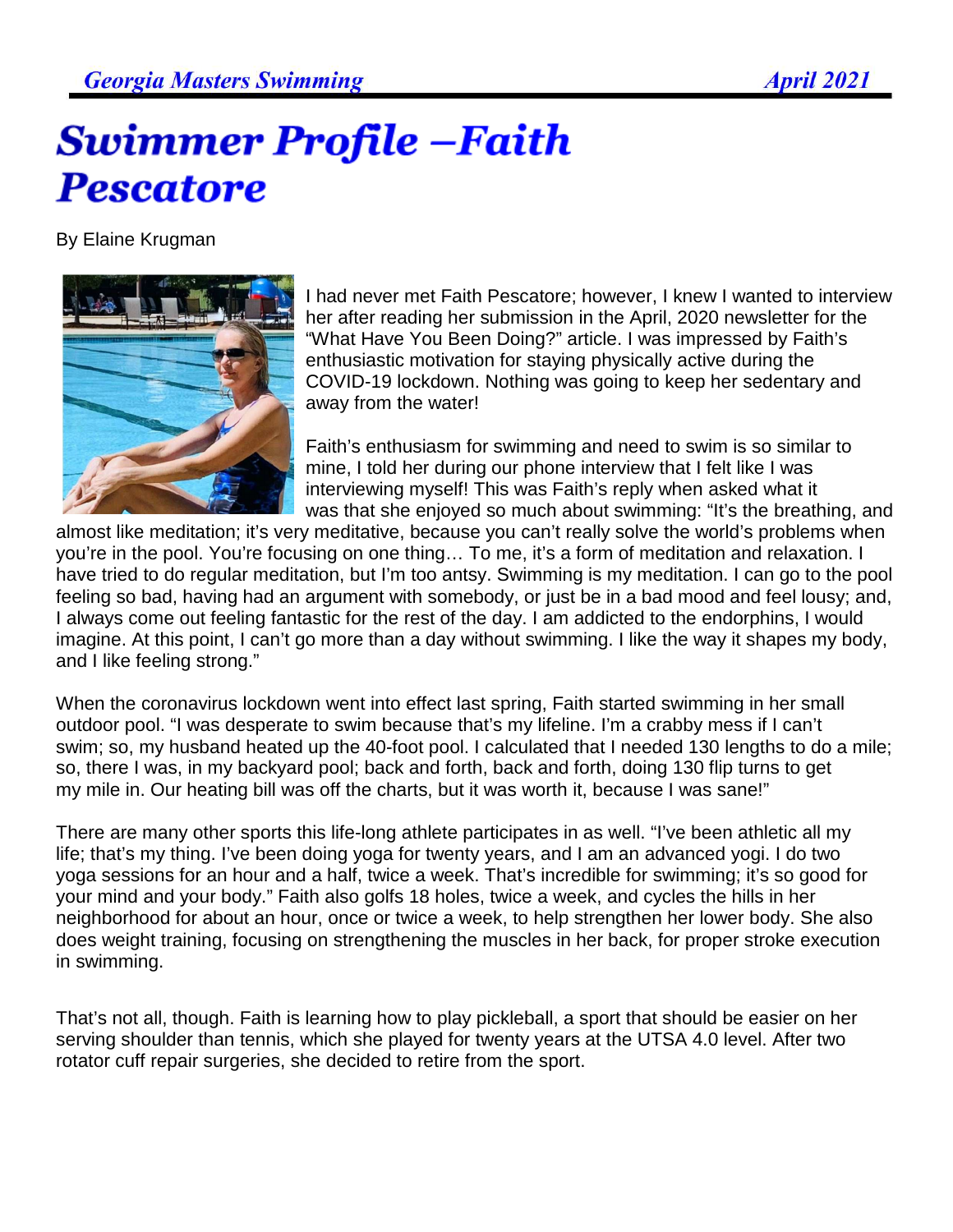Finally, for recreation, Faith enjoys kayaking on Lake Lanier at least once a week—something she started doing at the beginning of the pandemic.

Swimming, however, is Faith's greatest fitness passion, and an activity she has done her entire life, thanks to being raised in a family of excellent swimmers. Her family had a backyard pool, a family membership at a nearby pool, and also lived near the beach, in Maryland; so, they spent a lot of time in the water.

Faith has always been a swimmer. "I started fitness swimming at the local YMCA when I was about 20, and I never stopped—and, I'm 63. I love it, and I have never missed a week of swimming unless I was sick. I'm religious and dedicated to it. [Swimming] has been a constant in my life, and I can't imagine ever stopping," she said.

In the 1990's, while living in Ohio, the swimming enthusiast competed in three Olympic distance triathlons and several relay triathlons with friends. It wasn't until Faith's daughter, Skylar, got into competitive pool swimming that Faith tried racing between the lane lines as well. Skylar's team would have parent competitions, so Faith would race against the other parents—something she found she enjoyed. "I realized I really wanted to compete, and I felt like I was good enough. I had heard about the National Senior Games, and I had never done a serious meet. I was reading about it, and I thought, I'm going to find out what kind of times these ladies have. I looked at the times, and I went to the pool and timed myself." After comparing her times, Faith discovered, "Wow, I could really be competitive in these races!"

After years of Faith cheering her daughter on from the stands, all the way to the state championships where Skylar was the youngest competitor at 14 years old, the tables were turned. Skylar became the inspiration for Faith to try competing in "real" competitions. Her daughter coached her on stroke and flip turns, and then took Faith's place in the stands to cheer her mom on in the 2016 Georgia Golden Olympics, the qualifying meet for the 2017 National Senior Games. She placed second in both the 50 and 500 freestyle events (55-59 age group), at the state meet.

To help prepare her for the National Senior Games, Faith joined USMS (United States Masters Swimming) and trained with Coach Kai the at West Gwinnett Park Aquatic Center. She also competed in a couple of local Masters meets. At the National Senior Games, in Birmingham, in 2017, Skylar cheered her mom on to a 7th place finish in the 500 free, and 13th in the 50 free, in the 60-65 age group. "Coming in 7th (in the 500 free), when I hadn't done any training, was super exciting to me," Faith said of her first national competition.

After the tables completed their turn by mother and daughter, Jan Murphy, a columnist with The Wall Street Journal, took an interest in their story and wrote about their experience, on March 17, 2018. "It was my 15 minutes of fame!" Faith laughed.

Since then, Faith has continued training under the watchful eye of her coach at the West Gwinnett pool. "Coach Kai is the best coach. He really emphasizes pulling from your back muscles (to protect the shoulders from injury) He has perfected my technique to the point where I was at a stroke clinic, and the coach pulled me aside and said, "Your technique is so good, you could be teaching this class."

"Coach Kai has really concentrated on pulling with your forearm, not your entire arm; making sure your elbow is raised. and your forearm is like a paddle; pulling from your back muscles; pointing your hips down to the bottom of the pool on each side, and gliding. Gliding has reduced my stroke count from 18 to 15; so, he is focusing on that, and making sure each stroke counts. He's an excellent technique coach."